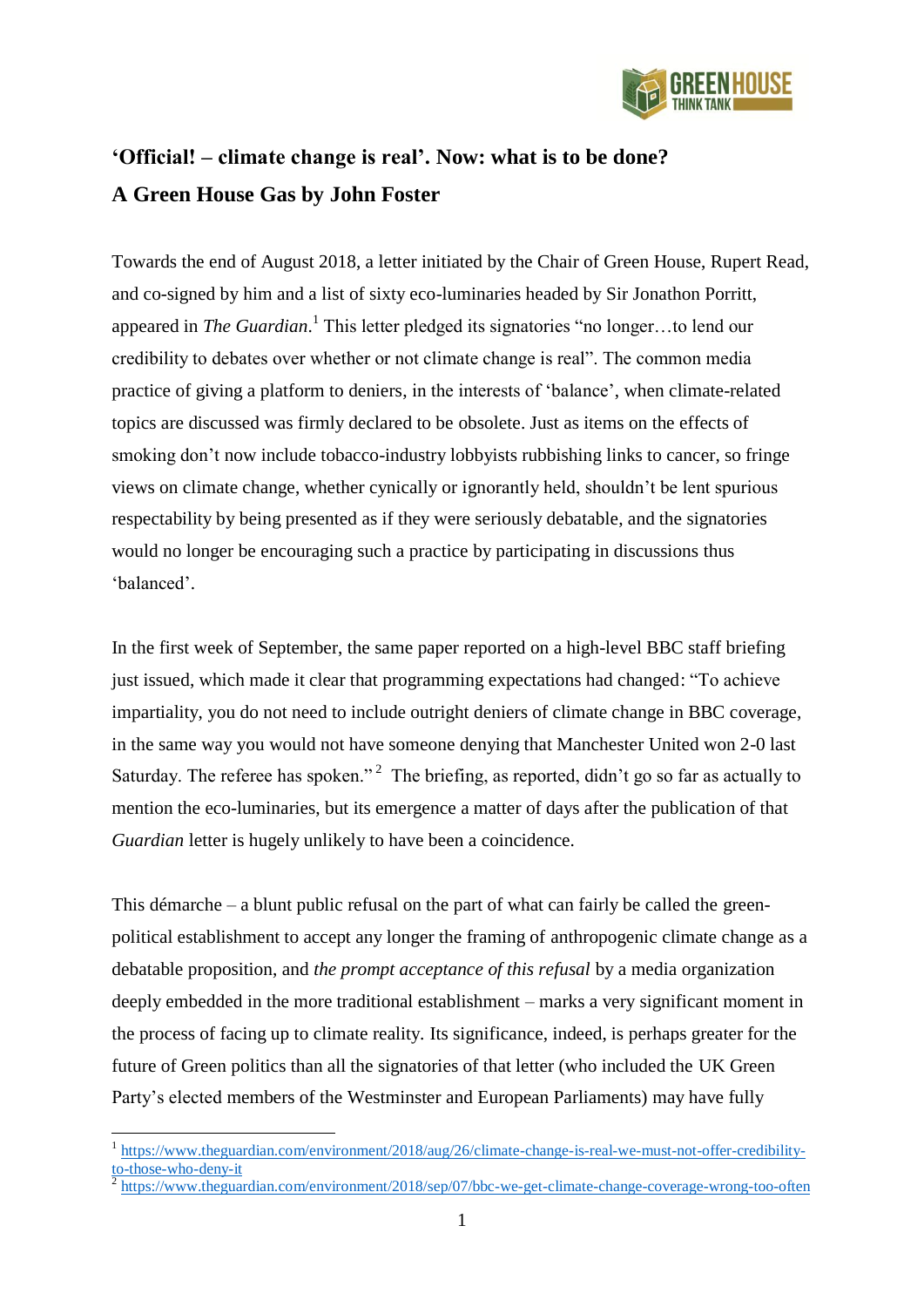appreciated. For, once we start from the position that looming climate danger isn't one possible interpretation of the evidence, but what the evidence now decisively demonstrates to be how things really are, we have in consistency to start similarly from the position that how things really are can't be treated as just *one possible basis* for organising our socio-economic and political life.

Green politics has always been an uneasy combination of campaigning to raise consciousness about environmental harms, and trying to get people elected to bodies which could change the systems and activities producing those harms. (Generally, of course, it has had to settle for 'greening' those from the mainstream parties who do get so elected, in the first place by capturing some of their votes.) As a result, greens have found it very easy to suppose that successfully raising consciousness in the voters is a precondition of gaining political *legitimacy* for the necessary changes. This thought is encouraged by so much of environmentalism's appearing to be an essentially ideological option, like neoliberalism or more collectivist modes. "Vote for us if you'd like to see greater emphasis on conservation, organic agriculture, community self-reliance…" – and when people largely don't, that's their choice until the next electoral round, a choice to which democracy requires us to defer. Over climate change, however, democratic preference has to yield place to the starkness of existential jeopardy. "Vote for us if you think climate change must be addressed as a deadly serious threat" – and when they don't (that is, when they downplay the threat by declining to endorse the only political programme with any hope of so addressing it), they've got it *wrong*, and things are now simply too dangerous to be remitted on that basis to the next time around. For the danger is no longer that climate change might have disastrous consequences, but that the disastrous consequences which are now effectively inevitable will, unaddressed, run away unstoppably towards catastrophe.<sup>3</sup> And in the face of peril of that order, what legitimates action to confront it is the peril itself, not whether or not people recognise it.

This is not, to be clear, the argument – as old as Green politics itself – that the electoral route is just too slow. Certainly, that argument now has far greater traction than ever: at the rate of

<sup>3</sup> Natural science tells us, in the IPCC report just out [\(http://report.ipcc.ch/sr15/pdf/sr15\\_spm\\_final.pdf](http://report.ipcc.ch/sr15/pdf/sr15_spm_final.pdf)), that more than 1.5<sup>o</sup>C of warming above pre-industrial levels will have disastrous effects on the biosphere. Social science, empirical observation and elementary common sense all tell us that keeping to this limit is quite *unachievable* politically by mid-century, which is all the time we have left. (See, for instance Jem Bendell 'Deep Adaptation:A Map for Navigating Climate Tragedy' (2018) available at

<u>.</u>

<https://www.lifeworth.com/deepadaptation.pdf> , or Rupert Read 'Some thoughts on "civilisational succession"', available at<http://www.truthandpower.com/rupert-read-some-thoughts-on-civilisational-succession/> .)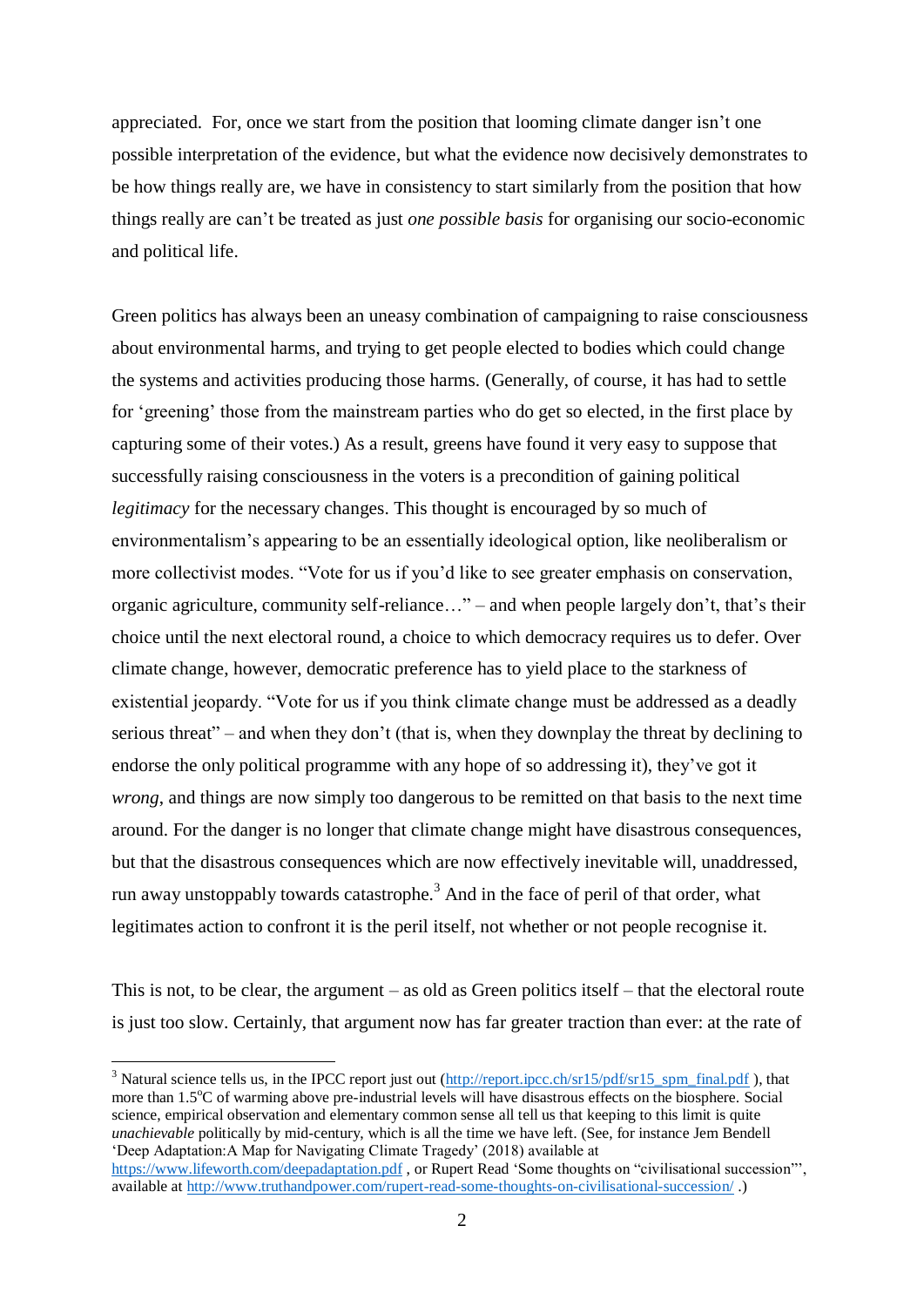progress so far achieved, even in countries with sensible voting systems (never mind in Britain, where forty years of campaigning has produced one MP), there will be no majority Green government until we are all well over our heads in the melted Polar ice. But the point here is essentially the epistemic one that persuading people to vote is not in this case a rational way of establishing what's urgently real. Even where voting *can* legitimately be used to determine a balance of probability (as for example, with due constraints, by juries), that is because judgements have to be made on inconclusive evidence and as to the reliability of conflicting testimony – and they are made only after enforced attention to relevant arguments, and through careful deliberation. But here, not only are the large majority of those whose votes are solicited disabled – by long exposure to the gutter press and the television, and most recently and insidiously to 'social media' – from giving more than fleeting and confidently ignorant attention to anything which presents itself, but the evidence is now anyway conclusive and the qualified testimony effectively unanimous. What the electorate at large chooses to think about it is therefore something which the necessary action must deal with, but not something upon which it can responsibly wait.

How have we reached a situation where this even needs saying? How has democratic politics transgressed beyond its proper role of negotiating consent for ways of tackling whatever is generally agreed to confront us, to become an illegitimate arbiter of the facts (or, even more scarily, the alternative facts) from which action must start? Briefly (and no doubt tendentiously, but this is only a short article) the public realm has been corrupted by a situation in which a populace widely incapacitated for judgement by the conditions outlined just above is also encouraged by those same conditions to suppose that its point of view on every matter, both of opinion and of fact and however complex, demands respect – while a largely complicit political-intellectual class has spinelessly conceded the demand. The recent worldwide rise of peculiarly brash and rootless forms of populism is evidently a closely connected phenomenon. Or, here at home, consider Brexit. If the question is taken to have been 'Do we want to cease being part of a multi-national economic and quasi-political union, *whatever the costs*?', then the Leave 'spasm' (in Vince Cable's choice phrase) had a certain degree of democratic legitimacy, albeit far less than the carefully reached decision of a properly representative parliament would have had. If instead, however, the issue was whether we should be *materially better off* outside the EU (as the liars of the Leave campaign insisted clamourously that we should), and the vote is taken as 'Britain's decision' about *that*, then it lacked legitimacy of any kind, since such a complex question could not conceivably be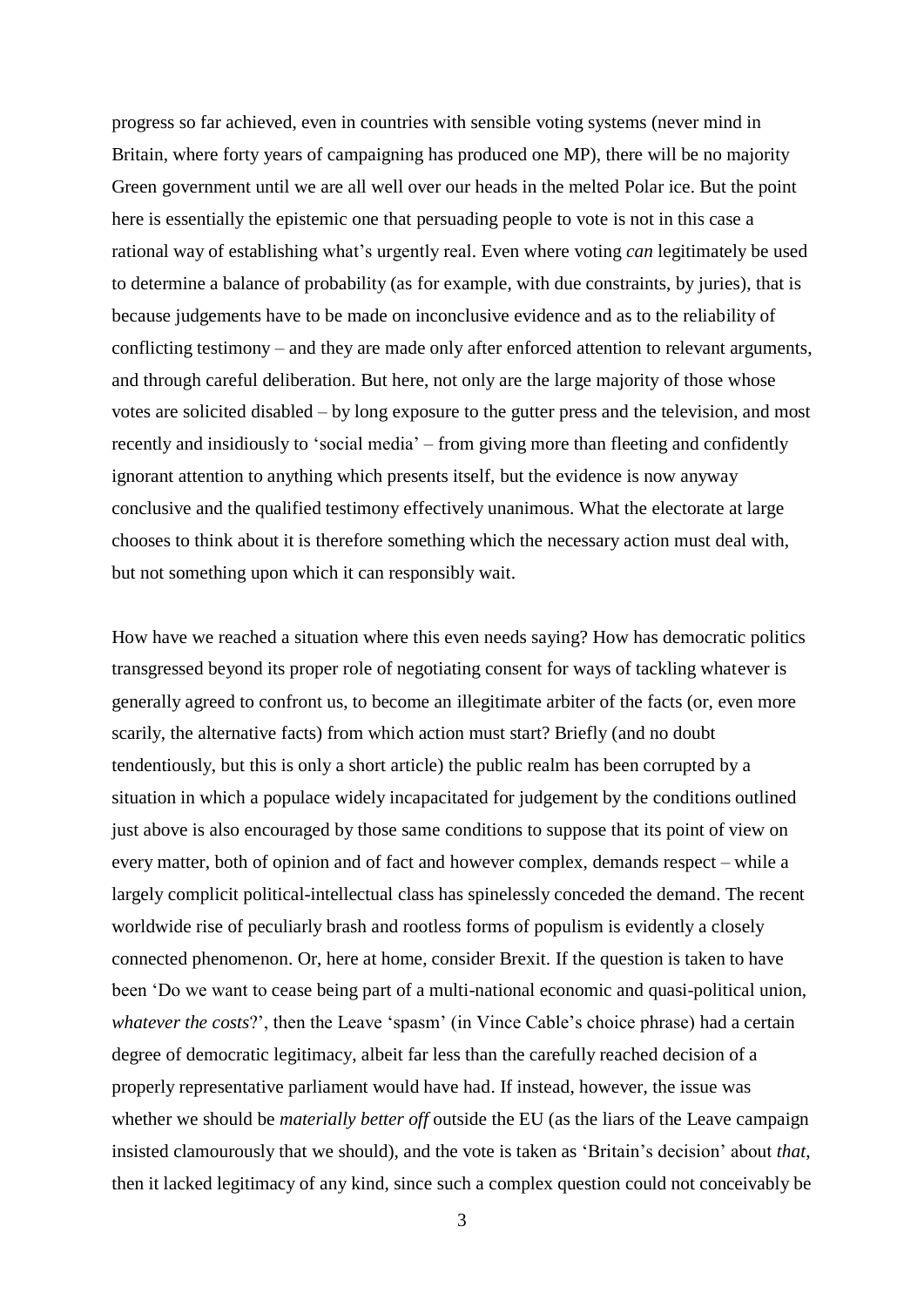given a meaningful answer, whether yes *or* no, just by counting millions of muddled heads. 4 But the misconceived and irresponsible referendum allowed these two orders of question to be fatally confused together. Hence the current sterile squabble between hardline Leavers who take the result exclusively in the first sense, and Remainers who point to its increasingly obvious failings in the second.

We are probably stuck, at least for some while, with what we might as a convenient shorthand for the foregoing analysis call the Brexilectorate. But suppose just for the sake of argument that we weren't. Suppose that voters at large had accepted, in full understanding, that climate change was real, and would involve a series of major disasters for their children and grandchildren, and quite likely for their later selves – and had nevertheless voted to do nothing serious about it, even so, because the required changes in present lifestyles would be too dauntingly drastic. Would respect for democratic procedures bind us – that is, informed and concerned greens – to accept that outcome?

That is the crunch question which the *Guardian* / BBC démarche now exposes bleakly to view, and I submit that the answer is plainly *No*. In such a case, properly human responsibility would demand that those in positions of power or potential influence, or even just with political organisation at their disposal, should *act anyway*, in preparation for (and to the extent possible, defence against) oncoming disaster. They could certainly hope that increasingly grim experience would start to change minds about the desirability of the necessary measures, but their prior commitment would be to ensuring, as far as they could, that conditions prevail in which changing minds could still make any difference.

How much more, then, is such action demanded from those who know the facts, when the Brexilectorate chooses to ignore climate reality while the imminent perilousness of that reality has been decisively confirmed by the best science? What calls pressingly for recognition, in fact, is that we are now in a *tragic* situation – that is, one where nothing can be done without the grievous loss of some great good. The establishment of democratic procedure as the sole source of legitimacy for political action was, even admitting its recent

<sup>4</sup> This is not to suggest that being materially better off would have been a *sensible* Brexit goal in any case, since as presently understood it entails further economic growth which will further jeopardise the human habitability of the planet. The issue here is just the authority, or lack of it, ascribable to popular opinion on such matters.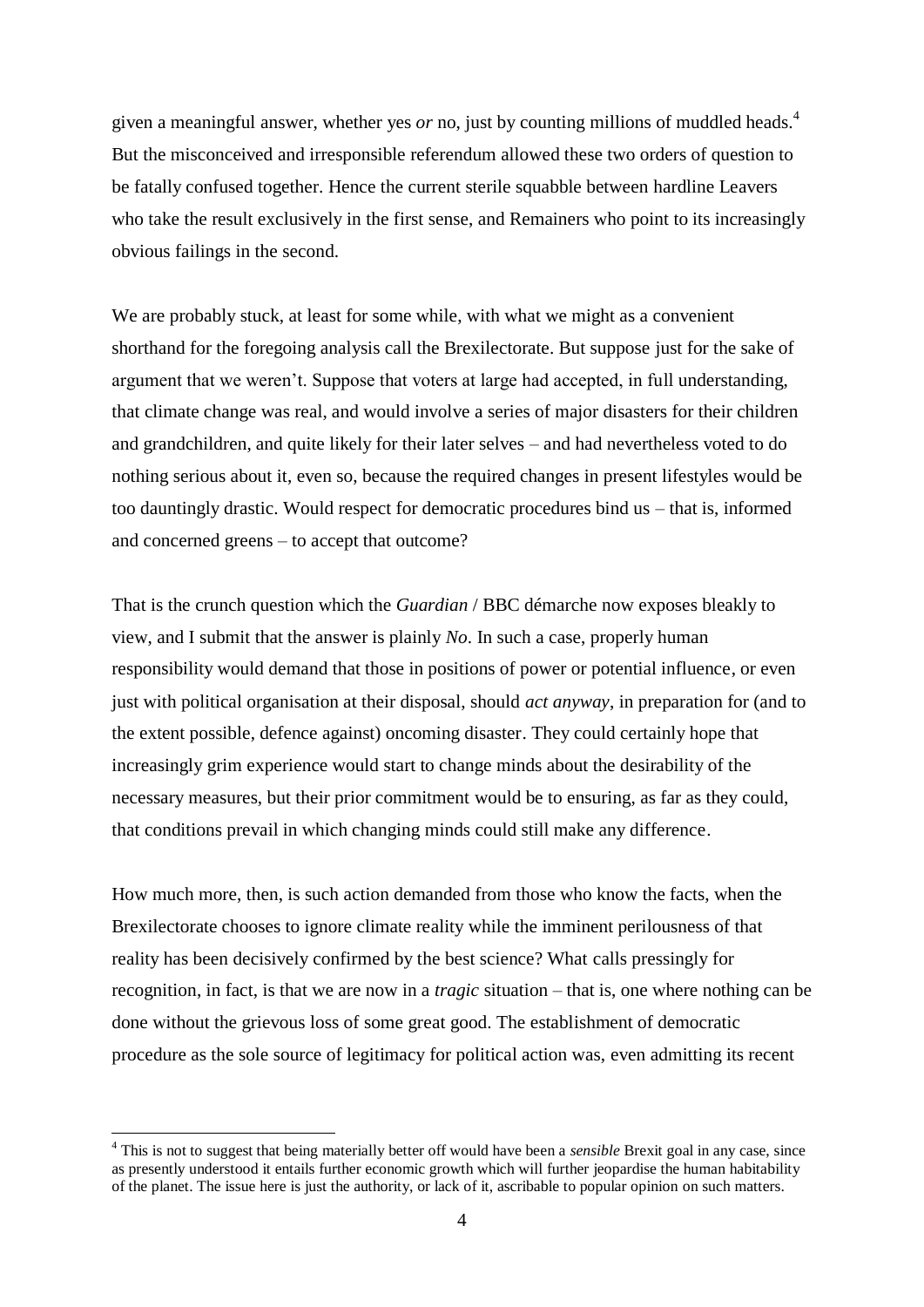corruption, a very great good – and may become so again. But for now, tragically, its forms and constraints must be up for sacrifice when the survival of civilisation is at stake.

So how could, for instance, the UK Green Party (or some organization evolving from it) actively pursue the political changes necessary to prevent climate disaster running away from us into climate catastrophe, without waiting for majorities (or minorities substantial enough to frighten the mainstream into action) to be convinced by its campaigning? Various approaches could be suggested, and what follows is only one such. It indicates, however, what I take to be the broad *kind* of transition within Green politics which is now required.

Basically, Greens need to infiltrate, co-ordinate and start to give political direction and cohesion to a wide variety of existing civil-society activities from which the successor environmental state will have to be built. These include:

- Transition town organisations
- 'Sustainable Scunthorpe' (and similar) projects
- Local food and other resource co-operatives and market arrangements
- Community transport and furniture operations
- Local currency set-ups
- School governing bodies
- Village hall committees and other local amenity bodies
- Town and Parish councils

1

Wildlife and nature protection organisations

Other targets will occur to readers thinking about their own communities. These various civilsociety activities represent strands of local self-reliance, presently disparate, which will have to be knitted together opportunistically to form the sinews of the locally-organised economies, energy supply arrangements and governance structures on which we will increasingly depend in the still habitable regions of the Earth as fossil-fuel-based systems come under breaking strain. They are the building-blocks for subsidiarity created from the bottom up as the globalising project fails<sup>5</sup>. Some of them, for instance Transition Towns, are already largely aware of themselves in essentially that role (or the not dissimilar one of preparing for 'energy descent' following 'peak oil'). Others may have arisen to address

<sup>5</sup> See for instance Helena Norberg-Hodge and Rupert Read *Post-growth Localisation* (Local Futures and Green House, 2016), available at [https://www.greenhousethinktank.org/uploads/4/8/3/2/48324387/post-growth](https://www.greenhousethinktank.org/uploads/4/8/3/2/48324387/post-growth-localisation_pamphlet.pdf)[localisation\\_pamphlet.pdf](https://www.greenhousethinktank.org/uploads/4/8/3/2/48324387/post-growth-localisation_pamphlet.pdf)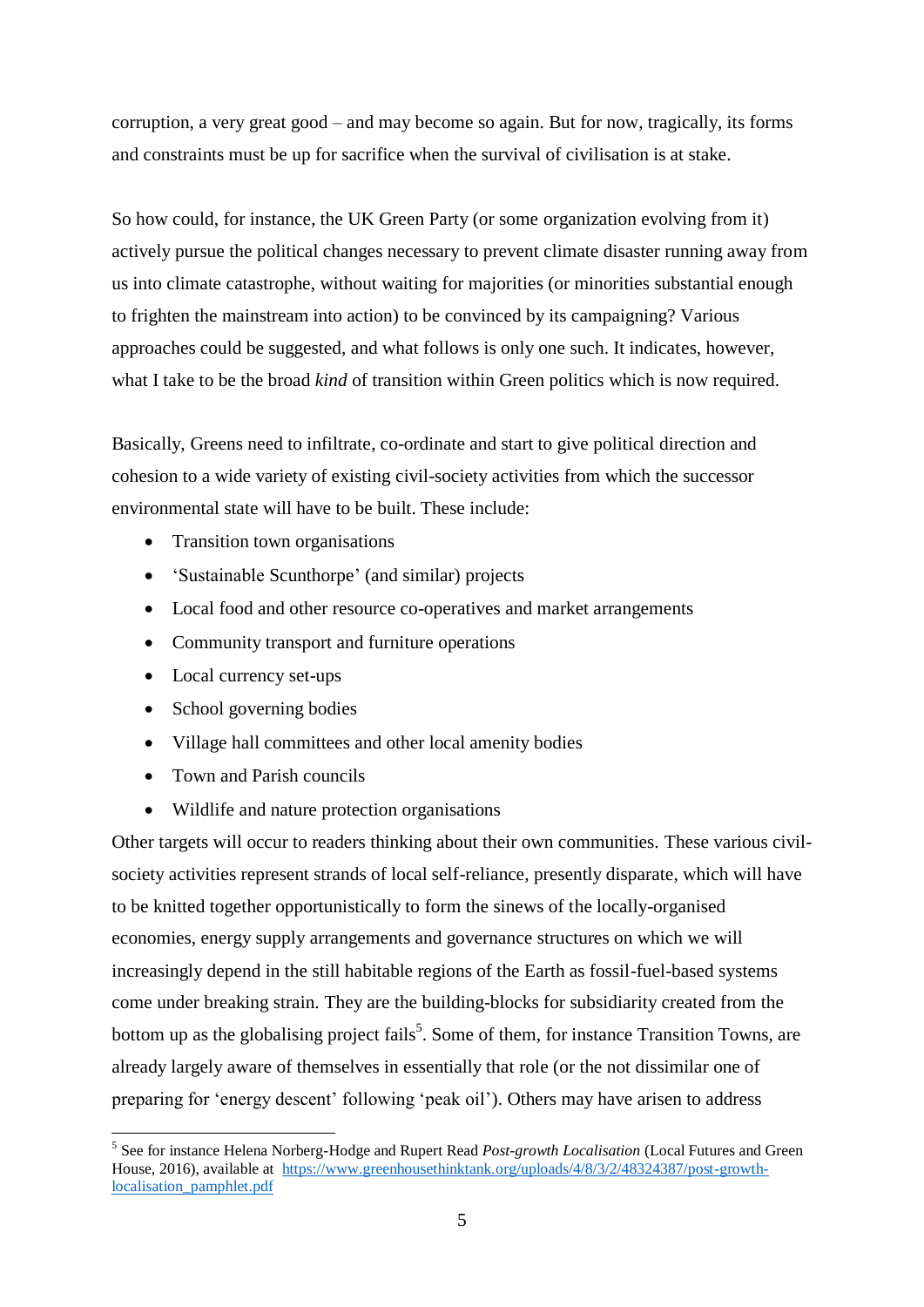specific needs in response to the retraction of welfare functions by the capitalist state, rapidly accelerated under post-2010 austerity but in fact originating with Thatcherism; and still others may simply be traditional community self-help initiatives. Those in these two latter categories may have no thought of any overarching Green rationale for their work, and some readers may object that seeking to co-opt them to a Green-political project without (at least initially) their consent, is making use of them. But part of our tragic situation is that such considerations cannot any longer weigh heavily in the balance. To repeat, dealing with how things are must now take priority over ideally democratic courtesies.

The point of starting to draw these initiatives together into the outline form of shadow local administrations is not, however, just anticipatively practical – putting systems provisionally in place to ensure at least basic resources and services locally as the globalised economy unravels and the fossil-fuel state withdraws to basic night-watchman functions of national defence, border security, upholding the legal system and maintaining essential national infrastructure. It is also importantly propagandist: an excellent way of winning essential consent by bringing people to recognise, as they become aware of hard-nosed local preparation along these lines, that climate disaster is really to be expected, here on this bit of ground. Such work would also emphasise better than could any manifesto the tragicallyqualified nature of the transformative hope to which an overarching Green programme must now appeal.

Work with all these bodies would of course need to be undertaken in a carefully planned way, requiring:

- a very thorough and integrated audit of possibilities, locality by locality;
- strategic planning for priority targeting;
- creation of a template for shadow Green local administrations;
- where possible, the bringing of such shadow 'Local Green Committees' into whatever forms of present operation look feasible, without disrupting the effective functioning of their components in current circumstances; and perhaps, in parallel to all this,
- the creation of coordinating national-level bodies to act as a shadow Green government, both for propaganda purposes and to ensure effective liaison between locality organisations.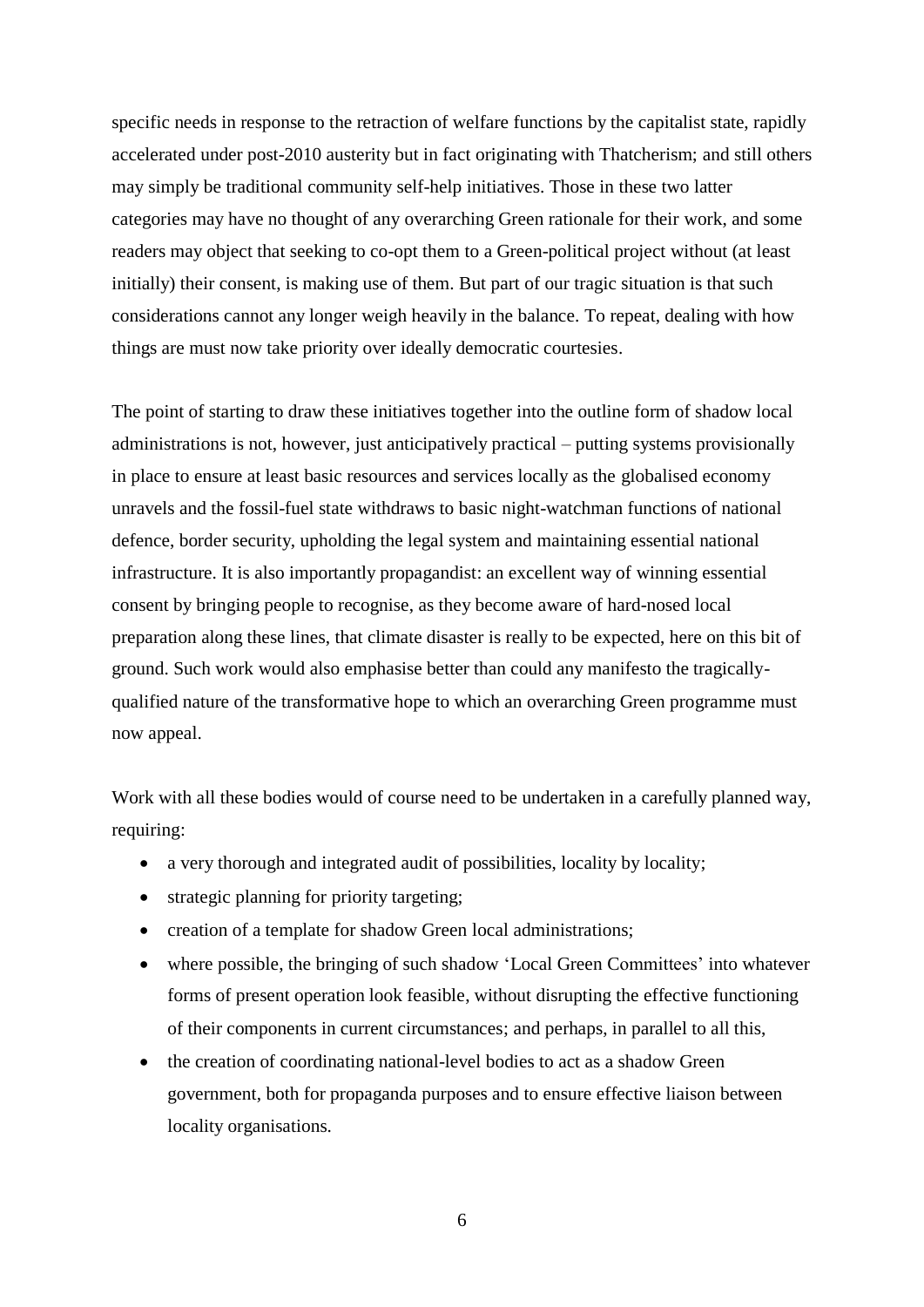It should be clear by this point why such a programme would require some organisation *evolving from* the Green Party. While many of its current members are likely to be caught up already, in an *ad hoc* way, in locally-based civil-society activities, what we are talking about here is a meticulously planned and centrally-coordinated political operation for which the Green Party as it stands – with its quasi-autonomous local branches and regions, proliferating committees and essentially powerless Executive – completely lacks the structure, focus or discipline. Before aspiring to transform society, that is, the Party needs to face up to climate reality by transforming itself, and fairly dramatically.

Again, it is plain that bottom-up social transformation of the kind to which I have been pointing is a necessary but by no means a sufficient condition for giving ongoing civilization a chance in favoured areas. Top-down intervention will also be necessary. For example, there will be the need to form and support cells of green-minded professionals in the civil service, the legal and financial sectors and (increasingly important) the armed forces, who will be able to have their hands close to vital levers of power when the time comes. Here too, though, nothing can be hoped for without the scrupulous planning and central co-ordination which the currently-configured Green Party simply isn't up to.

Of course, the kind of politics in which it *is* currently up to engaging will continue to be relevant. The locally autonomous activities of holding fundraising events, delivering leaflets, knocking on doors for candidates with at best an outside chance of election, even interminably tweaking a policy portfolio which offers to micro-manage revolution: all that could happily go on, and a persisting presence on ballot papers would remain useful in the business of educating the public. It could even, as breakdown accelerates and recognition that the Greens were right all along follows in its train, start electing people in more significant numbers to established representative bodies, especially the local councils with which Green local committees would need to co-operate before eventually replacing them. But right now, and as things are, such a programme as I have very lightly sketched would make available a route out of comforting ineffectuality for those actual or potential members interested in *serious* politics – a chance to move on to the real work of building a shadow infrastructure for a society that will (as we now know, inevitably) have been forced back towards living within ecological limits.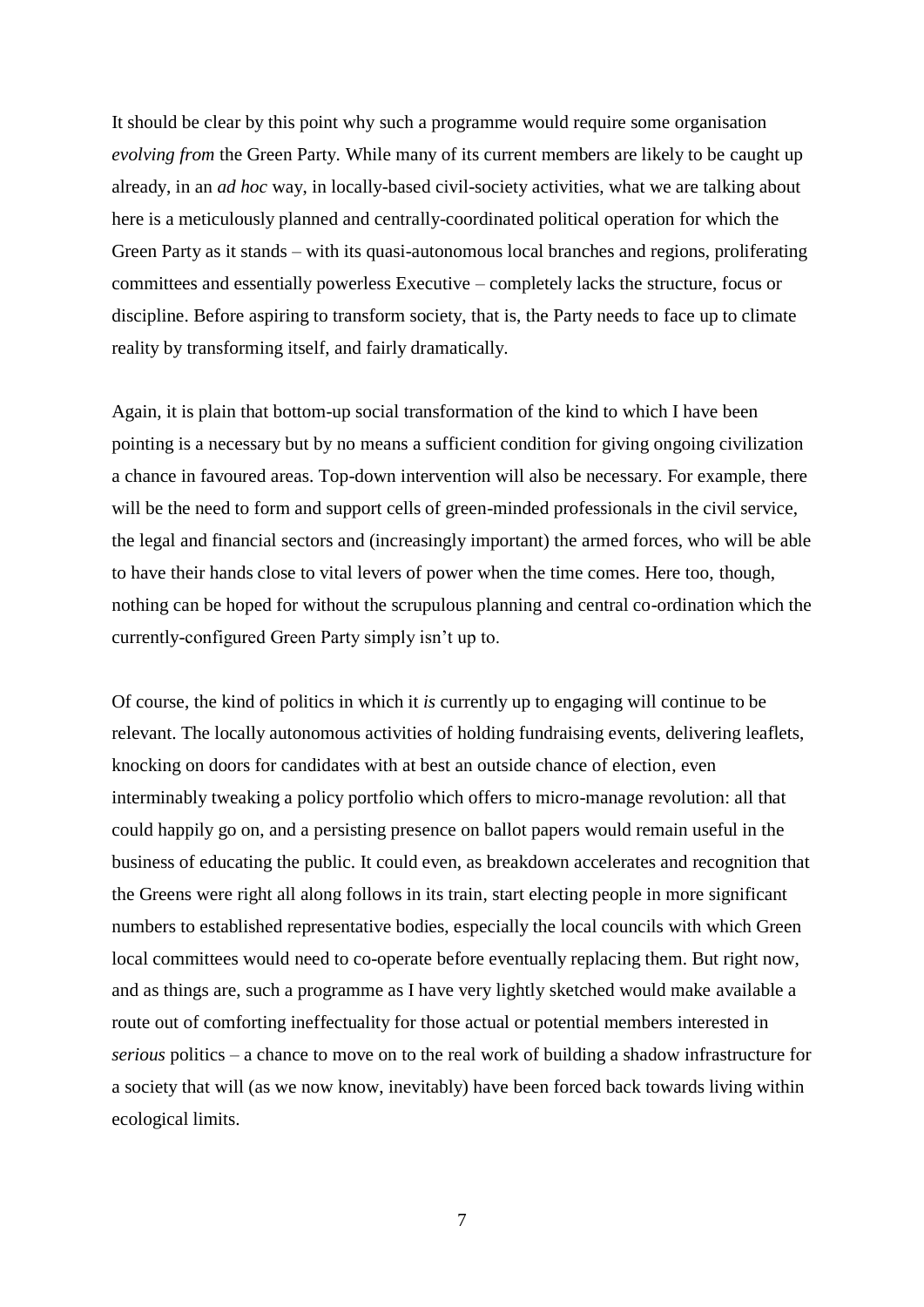There remains the transnational dimension of Green politics, action in which will be both complementary to, and as necessary as, vigorous localisation for responding to climate disaster in a way that gives us a chance of averting catastrophe. This principally means the transformation, or if that proves impossible the subversion and sabotage, of global capitalism. That is not something which Greens in any single country can hope to achieve, but it is a process which they can certainly contribute to helping along. As Wolfgang Streeck has argued, drawing on the work of Karl Polanyi, it is not just the commodification of the natural world which capitalism, lacking a convincing historical opponent since the 1980s, has now pushed beyond its limits. Its similarly overweening attempts to complete the commodification of labour and money have now resulted in deep systemic instability: increasingly precarious employment and junk financialisation undermine its remaining perceived legitimacy worldwide.<sup>6</sup> Consequently, its long-term balancing act of keeping the rich secure, the poor placated, political interference bought off and 'democratic' appearances broadly preserved, is rapidly becoming impossible to maintain. This in turn has prompted a revival, especially among the international young, of a kind of left opposition until recently supposed to be dead and buried, and in some places, such as Britain, this is now seriously challenging for power. Greens clearly need to do all they can to further this worldwide reaction against a corrupt, moribund and yet still lethally destructive economic system.

That too, however, will involve hard choices and require focus and discipline. The programme of the British Labour Party, however unfettered by the now rusting shackles of neoliberalism, is still firmly caught in the old, disastrous paradigm of economic growth and material 'progress'; but there is equally no doubt that helping to install a government under Corbyn would be bringing the most powerful leverage locally available to bear on the dislodgement of capitalism's global hegemony, in which Britain remains even yet a significant player. So, while we still have to contend with first-past-the-post, shouldn't Greens be leaving Labour a clear run in Parliamentary seats where the Green vote might tip the balance? – not merely in the spirit of befriending my enemy's enemy, but in recognition that the climate threat is now so great as to warrant *any* tactical compromise which might contribute to bringing a deadly system down. The Green Party was beginning to have this discussion before the 2017 election, but characteristically (and lacking, indeed, the structure

<u>.</u>

<sup>6</sup> Wolfgang Streeck, *How Will Capitalism End?* (London: Verso, 2016) – see e.g. pp.248-9.